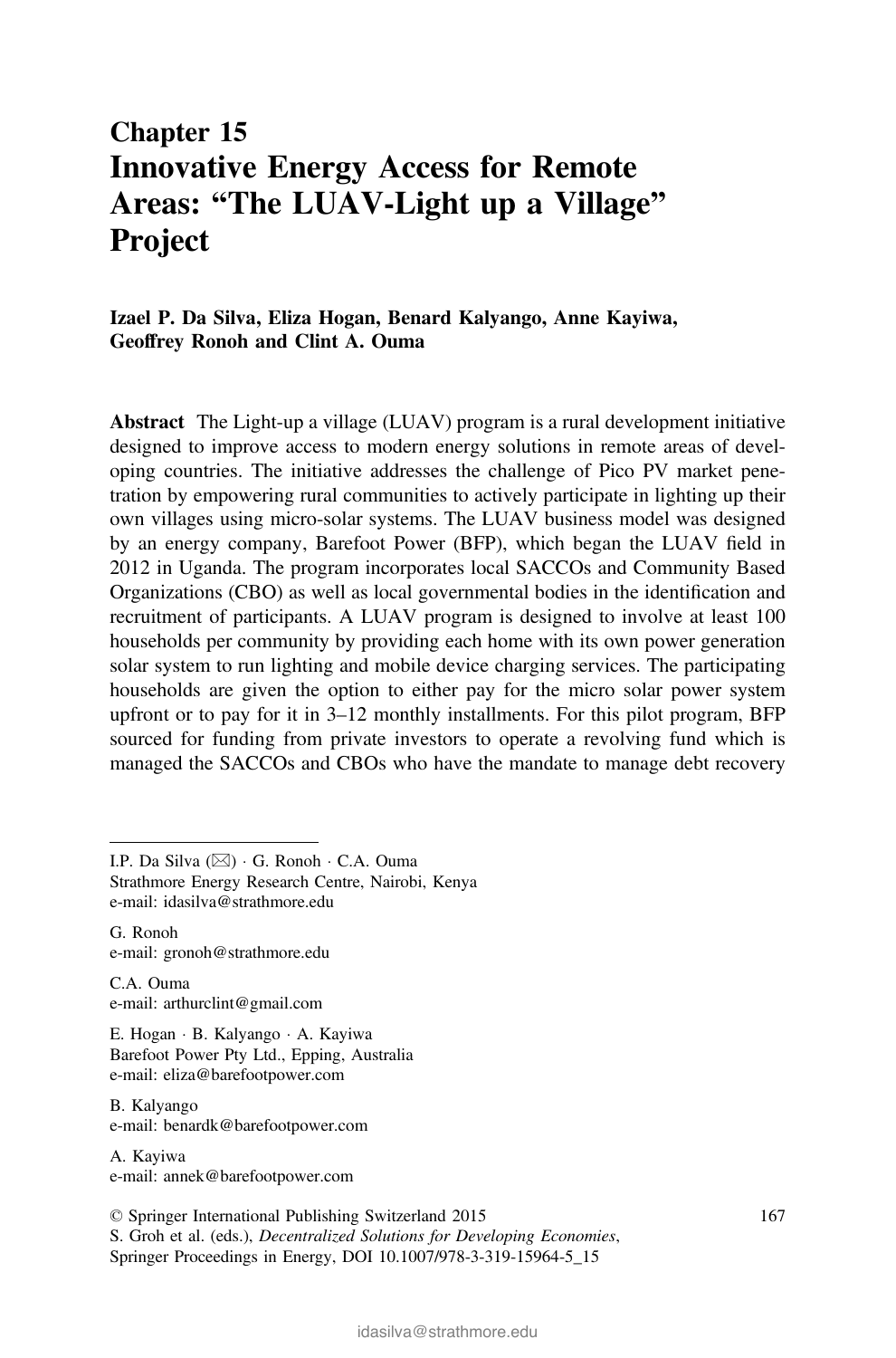and keep the revolving fund active. Through this business model, 18 LUAV projects were implemented in Uganda during the 18 month trial period providing lighting and mobile charging services to 3,000 plus households. The program's success has a growing interest and plans are underway to replicate it in South Sudan, Rwanda and Kenya in 2014. According to the latest count more than 7,000 households have adopted the micro-system through LUAV.

**Keywords** Micro-Solar systems  $\cdot$  Rural village electrification  $\cdot$  Revolving fund

## Introduction

In East Africa, the majority of the rural population (80–90 %) (Asamoah [2013](#page-8-0)) has no access to electricity. People light their homes with kerosene or candles, which produce inefficient light quality with poor illumination levels of about  $1-10\%$  the recommended levels; in addition, these light sources pose several health risks to the user such as burns, respiratory ailments and blurry vision among others (Mills [2012](#page-8-0)).

Furthermore, it was found that the fuel based lighting systems are an expensive source of light (Miller et al. [2013\)](#page-8-0) with some studies reporting savings of up to 400 % in households that completely replace their kerosene lamps with solar lanterns (GIZ [2010](#page-8-0)). Finally, in most rural communities, the people have no means to charge their mobile phones other than through central charging stations, which charge high prices and are often located far from their homes. Introduction of the solar lighting systems with phone charging options not only reduces the user's costs but provides an income generation avenue by charging the neighbors to use the service which was the case with about 70 % of the users in a study carried out in Uganda (GIZ [2010](#page-8-0)).

Solutions for these energy related problems have emerged in recent years. Solar powered LED home lighting and phone charging equipment is available throughout East Africa although rural penetration is about 4 % (Lighting Africa [2012\)](#page-8-0). These products provide a safer, more cost effective alternative for rural communities over the typical energy sources mentioned above. However, there are three main challenges limiting the accessibility and uptake of these energy solutions by rural off-grid communities;

- Affordability: The modern energy products have high upfront costs.
- Consumer Awareness: Lack of trust and knowledge about the benefits of good quality solar products.
- Technical Expertise: Good quality installation and continued product service is not available.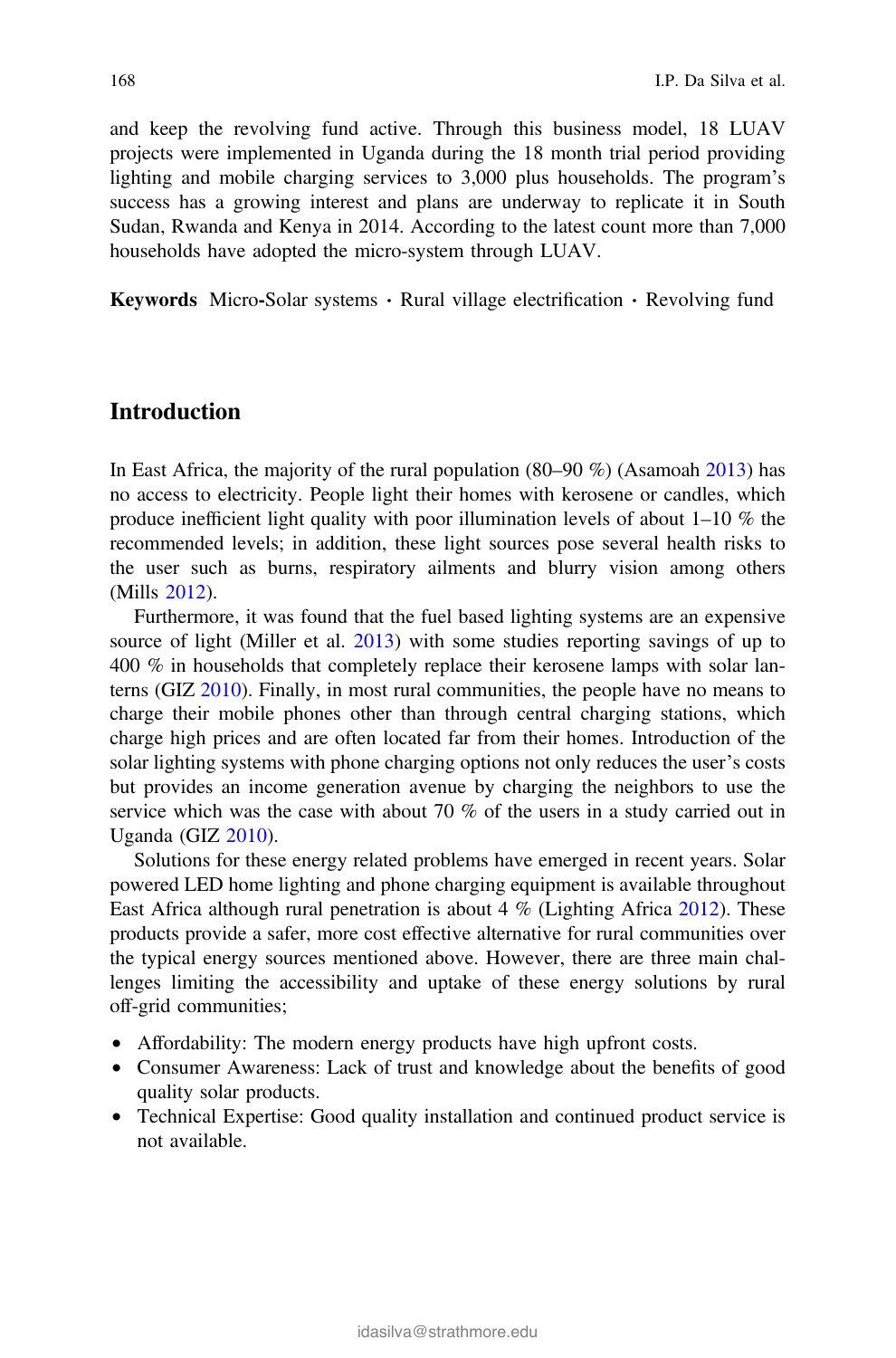# Research Objectives

The LUAV program has been designed as response to three main challenges experienced when supplying lighting solutions to rural off grid populations as mentioned in the introduction of this document.

The main research question in this study would be *to find out whether installing* community micro-solar lighting/charging systems is a viable way to increase electricity penetration in rural villages. Specifically the study aims at:

- 1. Evaluating the willingness and ability to pay for solar lighting systems when presented as a community project as well as preferred payment period/method
- 2. Evaluate viability and scalability of the revolving fund in providing upfront capital for system installations.
- 3. Evaluating the receptiveness of the people to the technology and ease of awareness dissemination in the community setting.
- 4. To evaluate whether technical support is easier to deliver through community members or by technicians from BFP.

# Additional Research

The Strathmore Energy Research Centre, SERC, is currently working with development partners to carry out additional research into the sustainability and scalability of the LUAV business model. In this, the long term socioeconomic impact of each LUAV as well as the opportunities and potential for replication in other developing countries is the main focus. As a result of the positive uptake of the LUAV in Uganda, SERC is working closely with BFP, the energy company, in its venture to replicate the program in South Sudan, Rwanda and Kenya in 2014. The main questions for research in addition to the current existing questions are listed below:

- 1. To evaluate the socioeconomic and lifestyle changes of residents within the successful LUAVs by comparing those who took up the system and those who did not participate in the program.
- 2. To evaluate the replication and scalability of the LUAV model by comparing the experience in Uganda with Kenya, Rwanda and South Sudan.
- 3. To measure the impact of capacity building as regards local technicians to repair and maintain the solar systems in the long run. This is an important aspect as in many cases before the trained technician would abandon the task because few systems would fail and thus for economic reasons the person decided to dedicate himself/herself to another kind of job (Fig. [15.1\)](#page-3-0).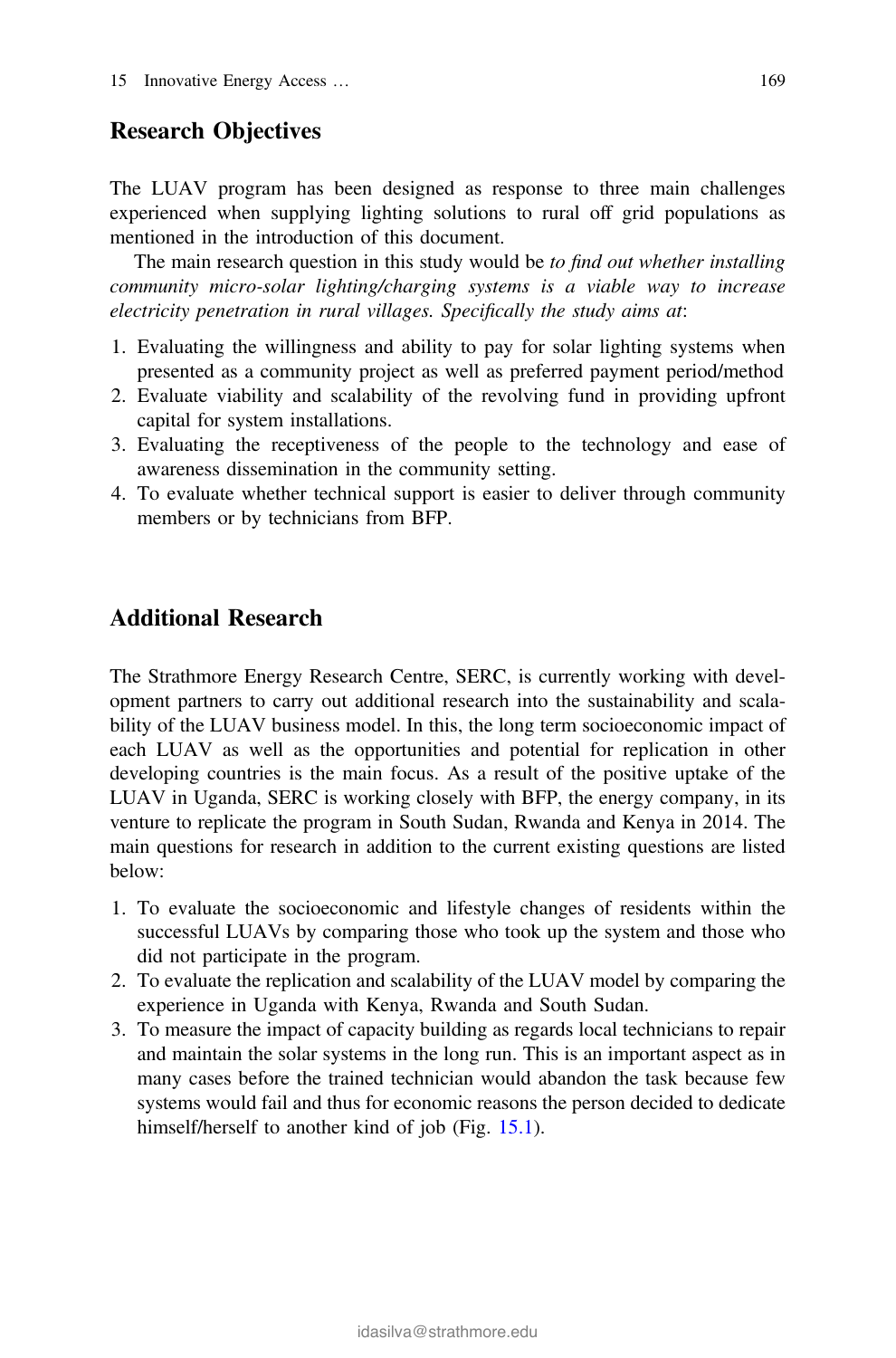<span id="page-3-0"></span>Fig. 15.1 Installation of LUAV micro-solar systems in a village by Barefoot Power Uganda



#### Specific Details of the Program

One of the main challenges of Pico PV market penetration in rural Africa is the lack of consumer awareness (Asamoah [2013](#page-8-0)). The first step in awareness creation for the LUAV program involves the identification of local NGOs, CBOs, SACCOs, community members, community associations and local government bodies or officials who will be willing and able to partner with the energy company in the implementation of the LUAV program. BFP evaluates each group and negotiates mutually beneficial partnerships towards the implementation of LUAV programs. Thus the awareness campaign is meant to address not only the targeted market of end users but also the government officials from the ministry of energy and the regulatory bodies which in the case of Kenya and Uganda are ERC—Electricity Regulatory Commission and the REA—Rural Electrification Agency and all the other above mentioned partners in the LUAV venture.

These partnerships are developed with the aim of raising support to recruit a minimum of 100 households per community who are ready to reduce or stop kerosene usage for lighting within the community by purchasing a micro solar system. It has been reported that local authenticity is one of the main success factors for new businesses in Africa (Accenture [2009](#page-8-0)). Local authenticity is developed by investing in local expertise and training the local people to run the activities on the ground. The partnerships with local CBOs and SACCOs increases local acceptance and makes the people more receptive to the product and the LUAV program.

Once a community has been educated and is ready to take up a LUAV project, the energy company revaluates the participating CBOs or SACCOs within the community to determine which one is most suitable to carry out the project implementation tasks and trains the members in the project procedures. Next, the energy company makes arrangements to finance the LUAV; in the early stages, BFP financed the venture by putting together a revolving fund from private investors, who initially believed in the concept. Today this process involves multiple stakeholders such as the SACCO member's deposits, NGOs donations, crowdfunding, and savings groups.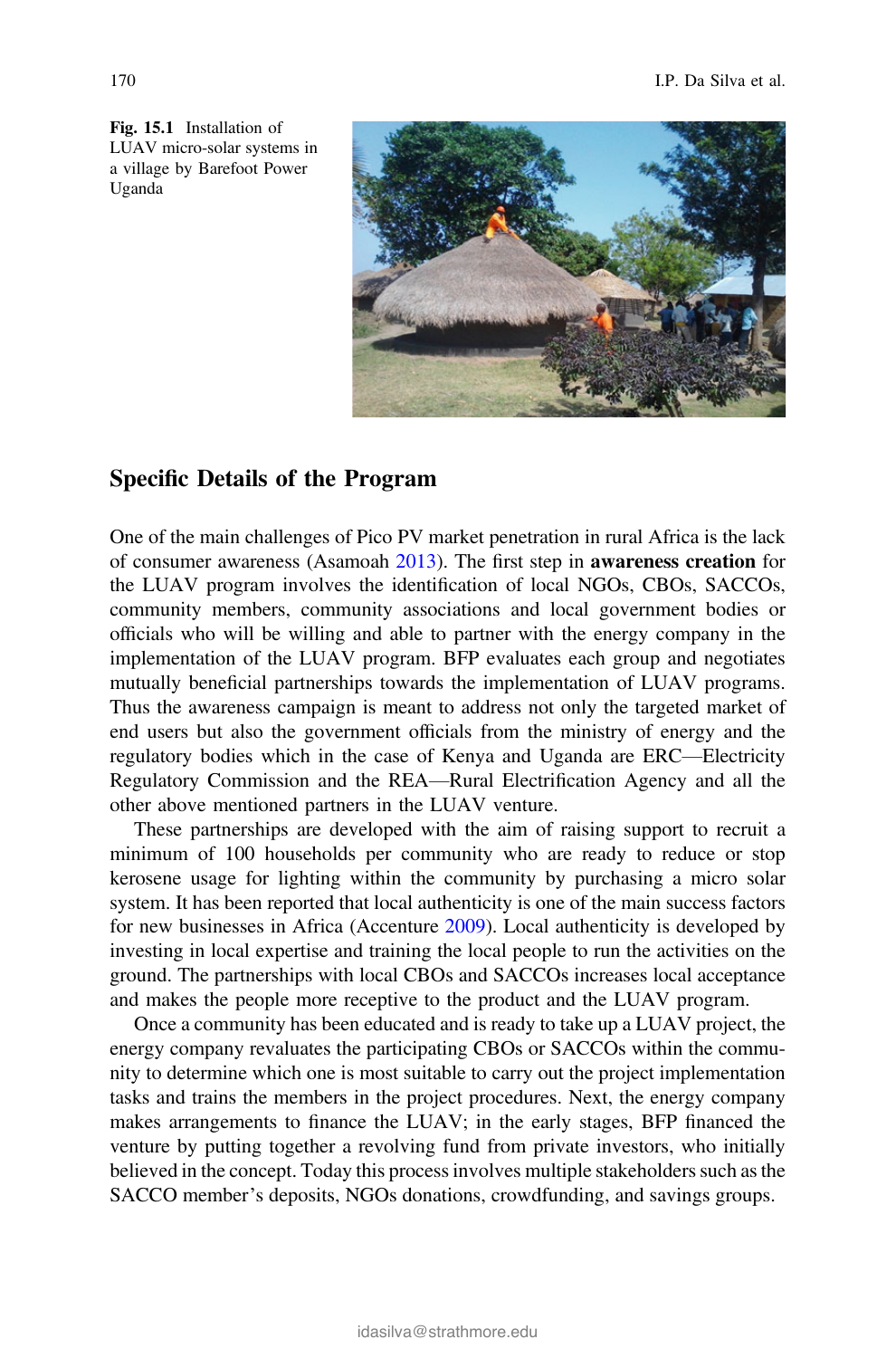The identification of a credible and reliable CBO/ SACCO is crucial to the success of the project. This is because the CBO or SACCO plays the important roles such as managing community promotional campaigns, registering participating households, identifying community entrepreneurs, planning installations, and coordinating product repayment. This is done so that the energy company can focus on its main role of provision of reliable and relevant products, development of awareness campaigns and marketing strategies, continual evaluation of the CBO competence and training of users and local technicians to participate in product installation and maintenance.

The question of product affordability is addressed by the development of financial models that will allow the program participants to pay for the micro solar systems in installments. Although the financial models vary from case to case; the basic structure is that the systems are to be paid for upfront by the SACCO/CBO who thereafter collects the payment from LUAV participants.

In the case where a revolving fund is raised by an outside source, the community has to return it within an agreed time period (normally 12 months). Though, in some cases the source of the funding may allow for it to be utilized as a revolving fund to continue the initiative. The CBO is controlled by a clear MOU that ensures the funds are exclusively used for the LUAV. The CBO will manage the collections of the monthly installments of the households. After 12 months, all collections of installments will have regenerated the revolving fund at the CBO level, ready to finance the next LUAV. The products will also be priced to with 10–20 % margins required for sustainability. This margin can be used to pay incentives to the SACCO personnel in charge of debt collection.

To ensure that the CBO is successful in the initiative, they share in the profit margin to pay for the management of the initiative. This money can be shared among group members or utilized to buy assets for the group.

In May 2013, BFP was able to partner with, a crowdfunding organization to be a financing partner for the revolving fund. This loan is interest free and the borrower has 14 months to pay back. These funds will enable BFP to scale up the LUAV program to three countries.

Once the financial aspects and payment collection processes have been set in place for the LUAV implementation, the CBO will register the participating households, upon which BFP values the systems and deploys technicians to install the micro-solar systems on the houses of each participant. The installation is carried out in parallel with a technician training program to make technical assistance available to the LUAV participants. The local technicians will handle basic questions and trouble shooting of system challenges and the BFP technicians would visit the LUAV only to deal with major faults. One important detail here is the selection of the people to be trained as technicians for the micro system; they have to have already some basic skills such as repairing phones or TV set, etc. In the absence of this they may fail to raise a living from the support to the LUAV systems and thus give up the role of technicians.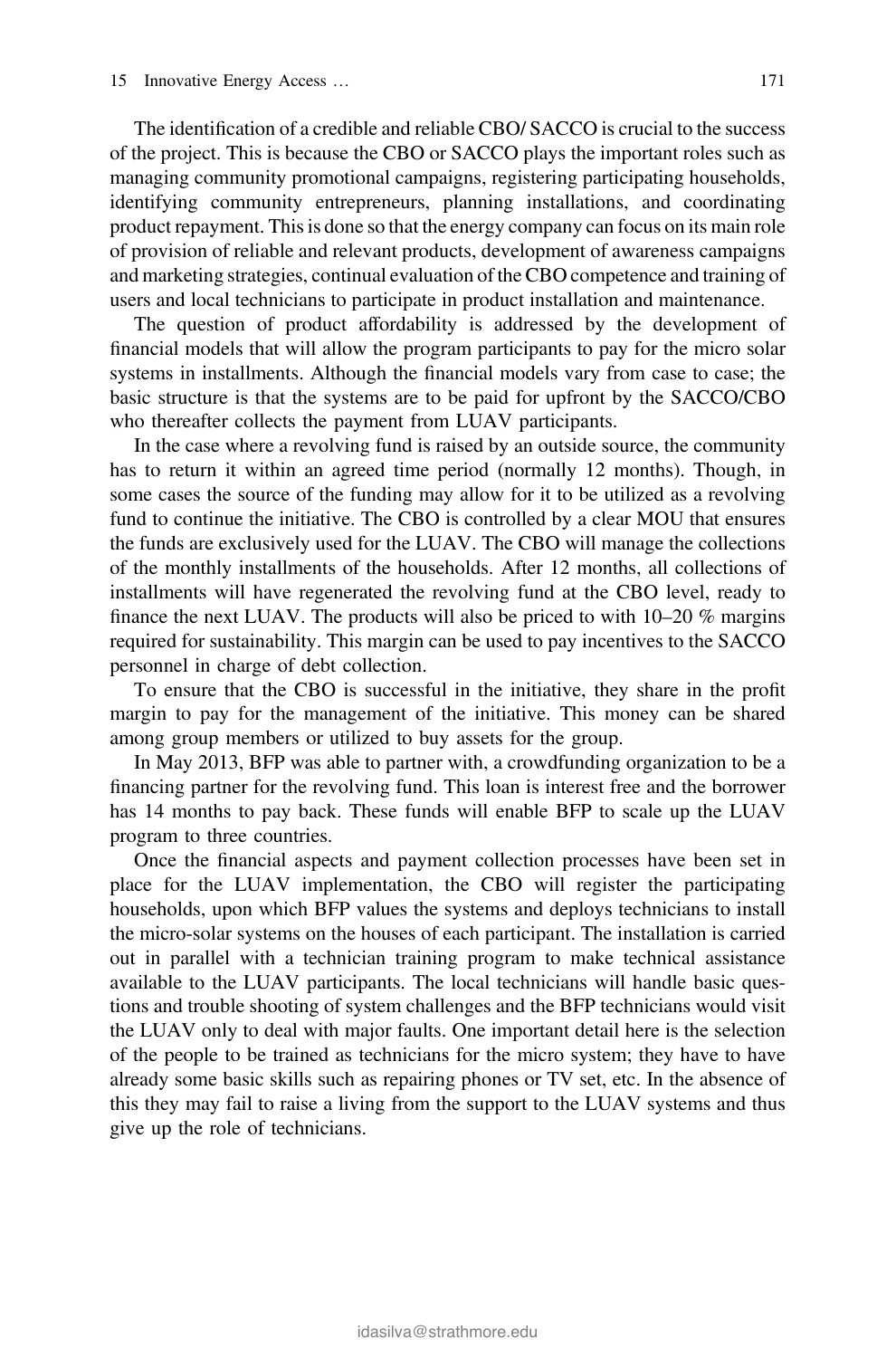# Results

The LUAV program relies heavily on partnership building within the local eco-system as well as national and global partnerships. In the beginning, partners were difficult to engage without a proven model. On the other hand, communities were willing and enthusiastic to engage with Barefoot Power to take on the eradication of kerosene and supporting renewable energy as the main source of energy in their community. Over the last two years new partners have committed upon seeing the preliminary positive results. Currently LUAV is actively engaged with partners such as WWF, CARITAS and GIZ and national governments to expand to new countries such as Rwanda, Kenya and Ghana.

At the end of 2012/2013 trial period, BFP had completed 18 LUAV projects. These projects resulted in 3,000 plus households purchasing solar home systems.

These 18 completed projects counted on the support of partnerships with 11 NGO's, 3 SACCO's and one faith based organization. Furthermore, the initiative was supported by the Ugandan Rural Electrification Authority (REA) and the local governments in each village.

It was found that only one out of the 18 projects had not completed repayment of their micro solar systems within the stipulated 12 months and the default were due to the unreliable services of the CBO involved in that particular LUAV.

Although the projects were designed to cater for at least 100 households per community some projects had as low as 28 households while others exceeded the expectations and had up to 500 households signing up and successfully paying for the systems. Table [15.1](#page-6-0) shows a summary of the results obtained from the first 14 LUAVs installed in Uganda, all payments were collected in duration of 12 months.

The product of choice in the LUAV program, shown in Fig. [15.2](#page-6-0), is known as the Connect 600 from BFP. It consists of a 6 Wp polycrystalline panel with a 4 Ah AGM sealed battery and 4 LED lights which give light for a minimum 6 h once fully charged. Additionally two USB output allows for charging mobile devices such as phones and tablets. A 12 V output provides for radio or fan powering. Every unit comes with a standard two year warranty. The systems currently retail for about 130 USD.

The year of 2014 has seen the advent of more equipment in the market which can be powered by such micro system. One of such is a flat screen television which some smart feature which could play the role of a gateway to internet and thus completely change the level of awareness to the modern world in rural Africa.

## Findings

The LUAV program has proven its success in Uganda due to the low delinquency rate and number of successful LUAVs. The findings of the research are currently being used to evaluate the expansion options into the neighboring countries of Kenya, South Sudan and Rwanda. Through the LUAV program, the research team reported the following findings;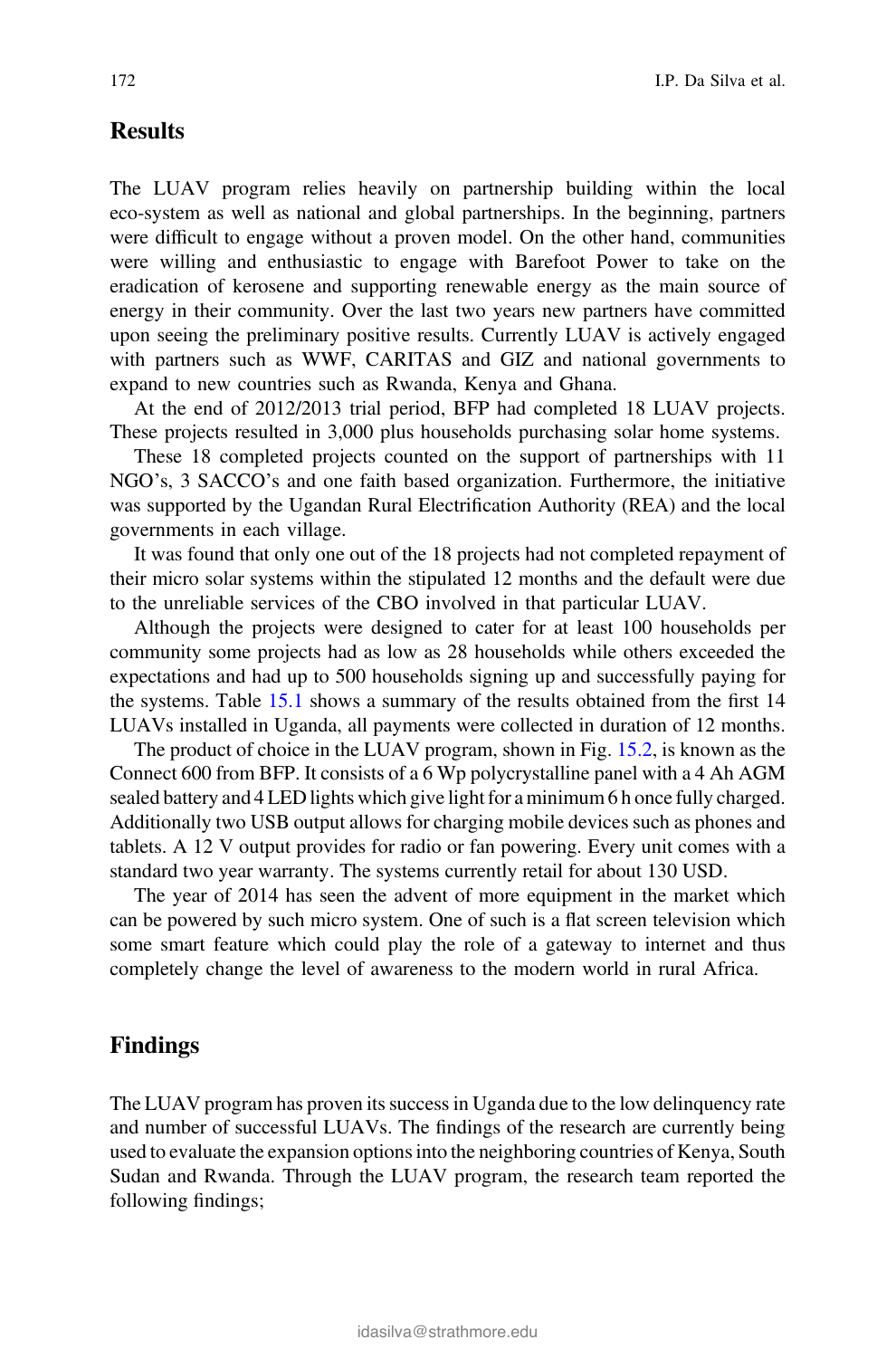|                | Name of project                    | Partner and/or CBO          | No of<br><b>HHs</b> | Month<br>started |
|----------------|------------------------------------|-----------------------------|---------------------|------------------|
| -1             | Kiprotich village—Kapchorwa        | <b>BFPU/MESICS</b>          | 100                 | $July-12$        |
| 2              | Buswiriri LUAV—Bugiri              | <b>CARITAS-JINJA/MESICS</b> | 120                 | $July-12$        |
| 3              | Kasese (LUAV)—Kasese               | Karambi Sacco/WWF/MESICS    | 70                  | $Dec-12$         |
| $\overline{4}$ | Kyabarungira Sacco-Kasese          | Kyabarungira SACCO          | 90                  | $Dec-12$         |
| 5              | Kalalu—Iganga                      | Mivule/solar links          | 162                 | $Dec-12$         |
| 6              | Friends of nature—Kasese           | Friends of nature/WWF       | 28                  | $Dec-12$         |
| $\tau$         | Okabi—Arua                         | GIZ/barefoot/community      | 130                 | $Feb-13$         |
| 8              | Fofo—Nyo                           | GIZ/barefoot/community      | 132                 | $Feb-13$         |
| 9              | Tororo LUAV1-Mbale                 | CARITAS-tororo/mesics       | 500                 | $Jun-13$         |
| 10             | Tororo LUAV2-Mbale                 | CARITAS-tororo/mesics       | 500                 | $Jun-13$         |
| 11             | Kiwani—Iganga                      | Mivule/solar links          | 140                 | Aug- $13$        |
| 12             | Maddo LUAV-Masaka                  | CARITAS-masaka/MESICS       | 300                 | $Sept-13$        |
| 13             | Kiyinda LUAV—Mityana               | Kiyinda-Mityana diocese     | 200                 | $Sept-13$        |
| 14             | sos children's village—fort portal | SOS children's villages     | 100                 | $Nov-13$         |
|                | Total                              |                             | 2,572               |                  |

<span id="page-6-0"></span>Table 15.1 Summary of the results for the first 14 LUAVs installed in Uganda

Fig. 15.2 BFP Connect600 which is the micro system utilized in the LUAV project



- A 12 month payment period for micro solar systems is considered affordable in rural Uganda. The payments were between 10 and 20 USD per month and the delinquency rate was less than 10 %.
- Community Based Organizations (CBO's) play an important role in facilitating the projects. The sustainability of such a project has been found to depend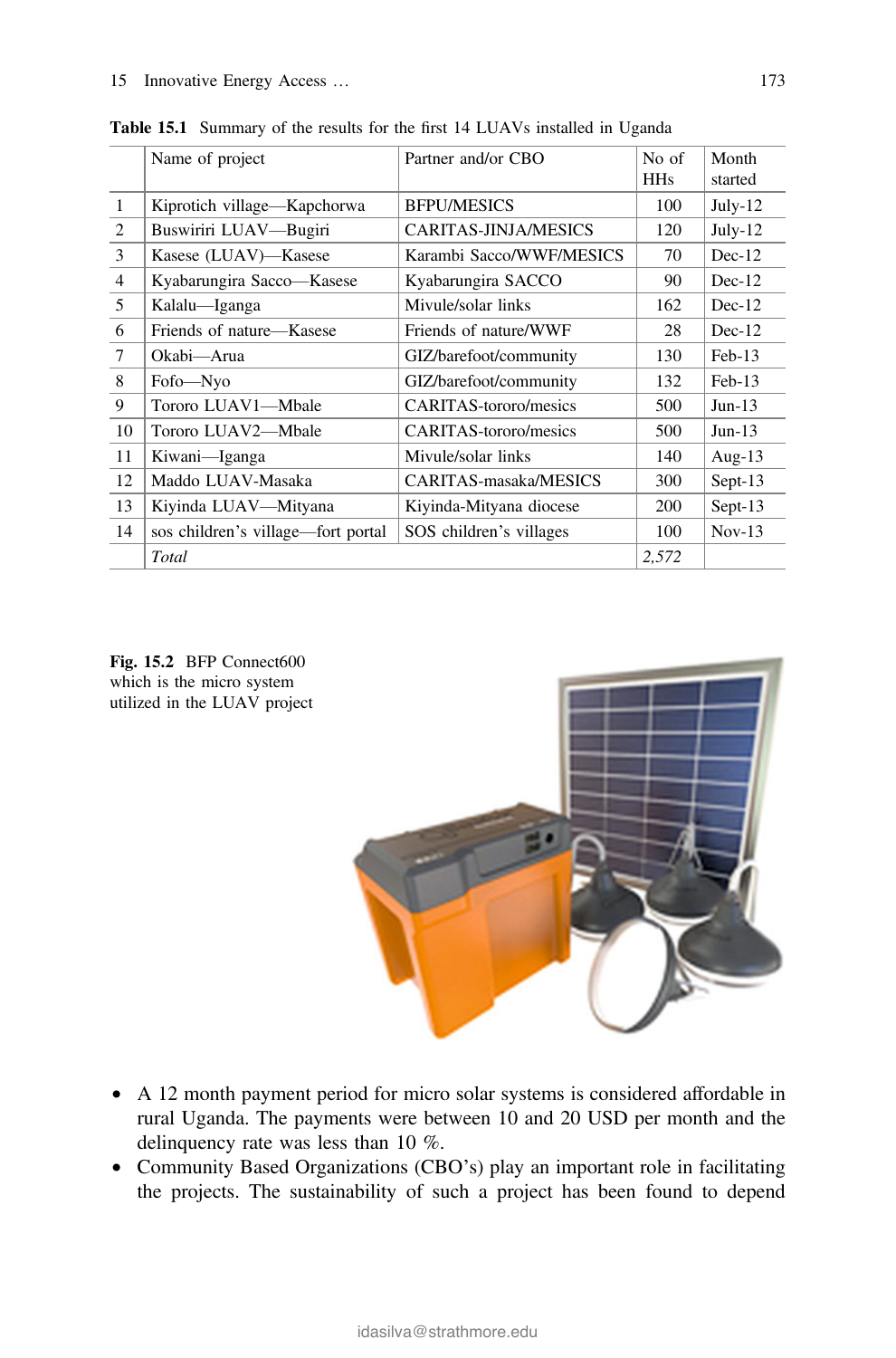heavily on the CBO's ability to manage the local aspects of the project including addressing the community concerns and managing the finances involved at the community level (Da Silva et al. [2011](#page-8-0)).

- Offering installation services in addition to the technology reduces failure rate of systems and provides an opportunity to build local technical capacity.
- Local partnerships build brand trust and loyalty in African markets. The element of local authenticity helps to overcome the adverse effects of market spoilage and other challenges such as cultural relevance, product education and peer influence (Savannah Fund [2013\)](#page-8-0).
- Financing partners, institutions were more willing to fund the project once it was clear that they would be dealing with groups of users, SACCOs and CBOs rather than individuals. This makes it easier for accountability, to follow up payments and provides better control mechanisms such as the tracking and documentation of the project's success rate.
- The project yielded low default rates as the members of the group encourage each other to complete payments through peer influence consequently reducing the risk of delinquency due to the individual human factors. As a result, only one out of the 18 LUAV projects launched had cases of delinquency.
- Strict criteria are necessary when selecting the CBO that will partner with the energy company to carry out the project implementation. Criteria of competence must be established by the energy company for each case. This is necessary because each community is different in terms of socioeconomic activities, cultural tendencies and social make-up.
- In the LUAV trial period the collection of payments by the CBO proved to be a major bottle neck in the project development. There is need to consider the implementation of a Pay As You Go technology which would support, manage and track the revolving funds without incurring extra man power expenditure especially with the rapid increase in number of CBOs, SACCOs and villages that stand to take up the LUAV program.
- The efficiency of the solar technicians trained under the LUAV program will not be fully measurable until the two year product warranty period expires. It is worth noting that there are currently no accreditation criteria or institutions for solar technicians in East Africa. However, once the criteria have been established, the energy regulatory bodies and certifying authorities will be able to extend training services in remote areas through the existing LUAVs.

# Scaling up

The LUAV builds on the BFP Reverse Rural Electrification Model described by Da Silva and Sloet ([2012\)](#page-8-0) and promotes the notion of decentralized energy generation and distribution. This will have major long-term implications on the considerations of energy policy makers.